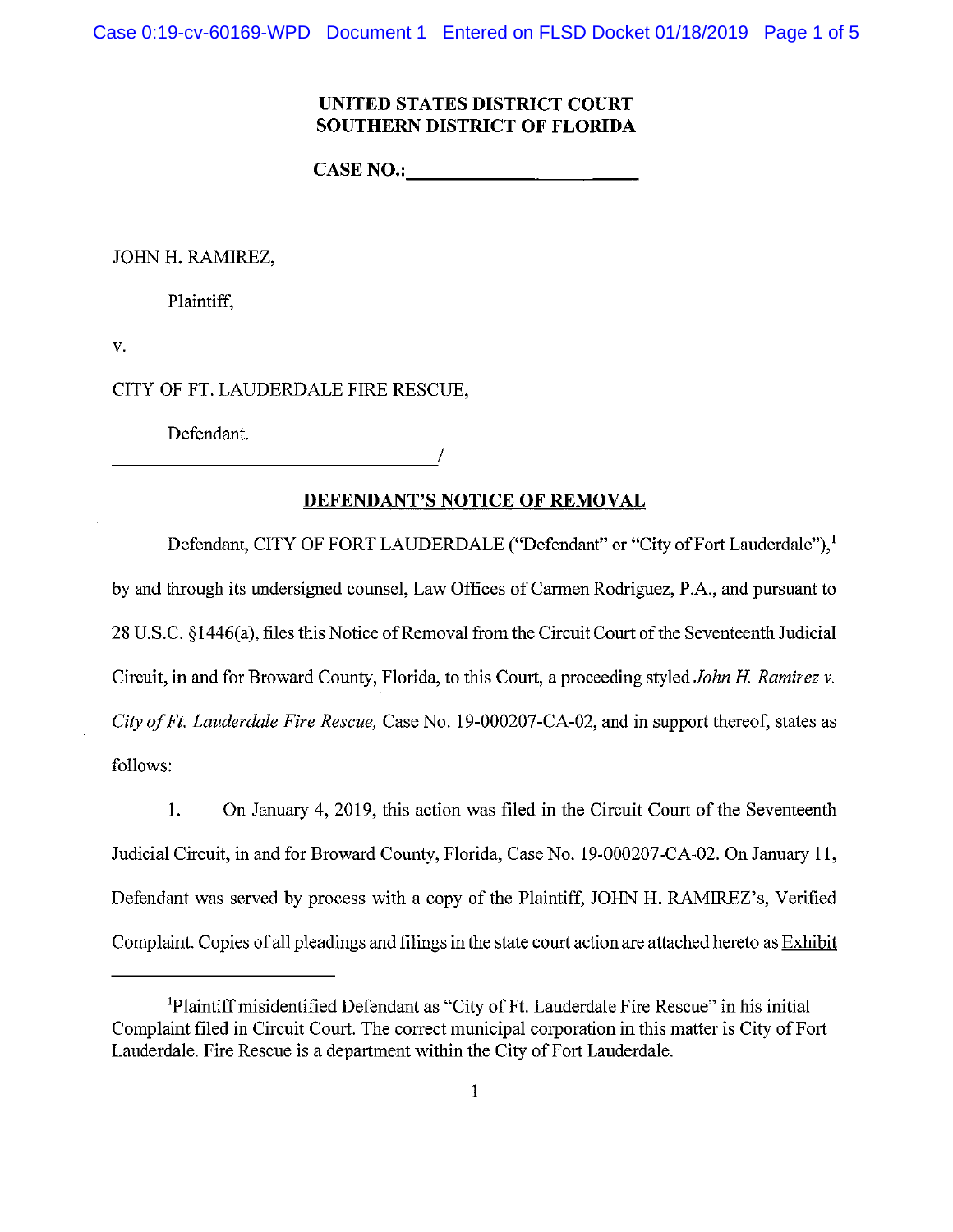A, and are incorporated by reference pursuant to Rule 10(c), Fed. R. Civ. P. No other pleadings, orders or process have been filed in the state court action.

2. In his Verified Complaint, Plaintiff alleges an action against his employer, City of Fort Lauderdale, for violation of the Uniformed Services Employment and Reemployment Rights Act ("USERRA"), 38 U.S.C. §§4301, et seq.

3. Title 38 U.S.C. §4323(b)(3) provides that district courts of the United States shall have jurisdiction of an action brought under USERRA, 38 U.S.C. §§4301, et seq., against a "private employer" by a person.

4. Title 38 U.S.C. §4323(i) states that the term "private employer" includes a political subdivision of a State.

5. In *Harris v. City of Mongomery*, the plaintiff asserted a USERRA claim against his employer, the City of Montgomery. 322 F.Supp.2d 1319 (M.D. Ala. 2004). In rejecting the employer's position that the district court did not have jurisdiction, the district court explained that "[a] suit against a municipality is not the same as a suit against the State; a suit against a municipality is considered a suit against a private employer, 38 U.S.C.  $\S 4323(j)^2$  ("In this section, the term 'private employer' includes apolitical subdivision of a State")..." *Id.* atl326. It held that because the City of Montgomery is a municipality, the district court had jurisdiction under 38 U.S.C. §4323(b)(3).

6. In this case, Plaintiffs Verified Complaint alleges violation of USERRA, 38 U.S.C. § §4301, et seq., against his employer, City of Fort Lauderdale. Like the employer in *Harris*, the City of Fort Lauderdale is a municipality. *See* Fort Lauderdale, Florida, Code of Ordinances, Art. I, § 1.01;

<sup>&</sup>lt;sup>2</sup>Prior to 2008 amendment, 110 Pub. L. No. 389, which redesignated subsection (j) as subsection (i).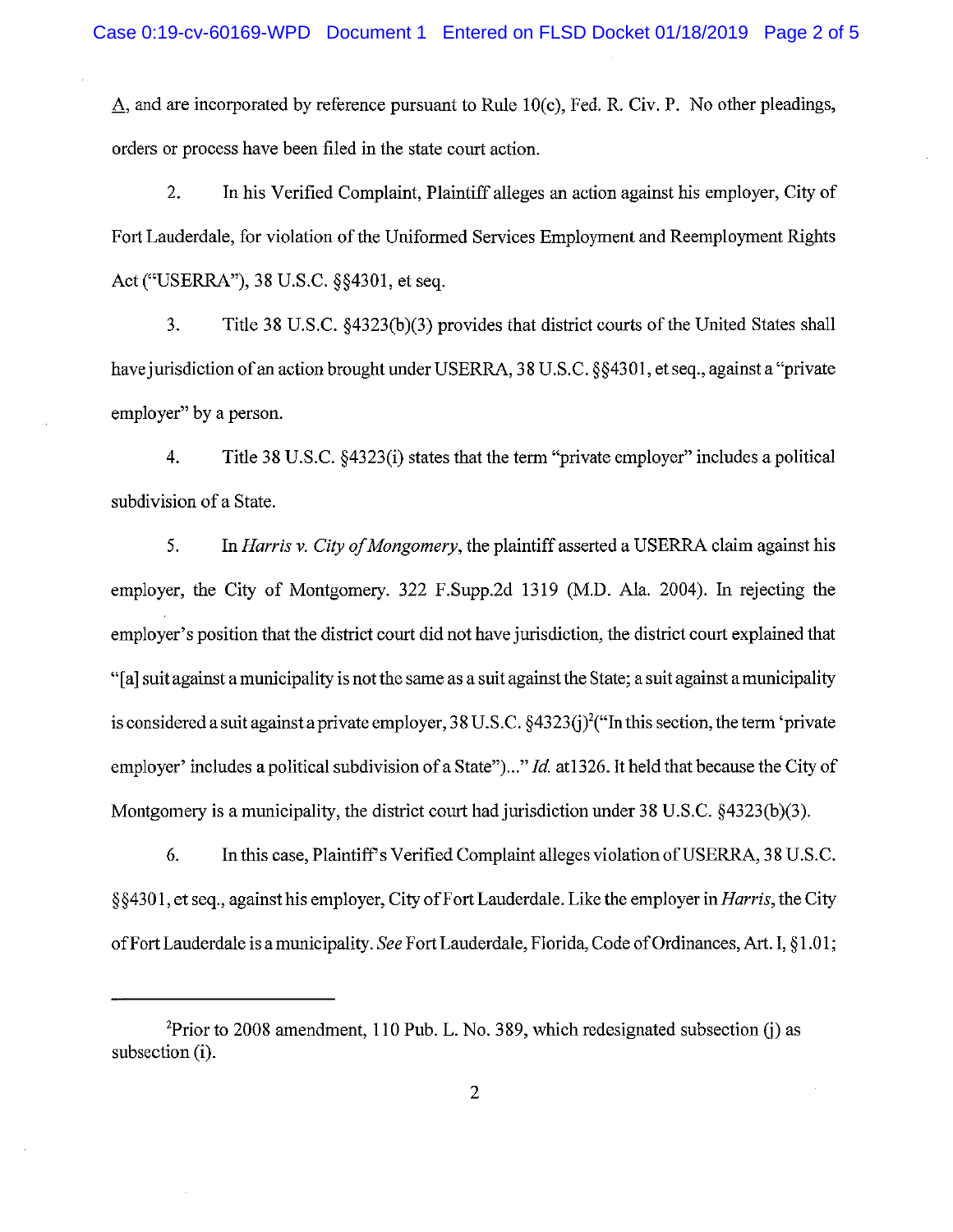Fla. Const. Art. VIII, §2. Therefore, this Court has jurisdiction pursuant to 38 U.S.C. §4323(b)(3) and (i).

7. Accordingly, Defendant is entitled to remove this action from the Circuit Court of the Seventeenth Judicial Circuit, in and for Broward County, Florida, to the United States District Court. *See* 28 U.S.C. §1441. Circuit Court Notice of Filing Removal is attached hereto as Exhibit B.

8. Venue is proper in the Southern District of Florida, in that the Circuit Court action is pending within the jurisdictional confines of this District and Division. *See* 28 U.S.C. § 1446(a).

9. In accordance with 28 U.S.C. § 1446(b), wherein a removal action must be filed within thirty (30) days after Defendant's receipt of service, the removal period of this action has not yet expired.

WHEREFORE, Defendant requests that further proceedings in the Circuit Court of the Seventeenth Judicial Circuit, in and for Broward County, Florida in Case No. 19-000207-CA-02 be discontinued and that the action be removed to the United States District Court for the Southern District of Florida.

Dated: January 18, 2019

Miami, Florida Respectfully submitted,

s/Carmen Rodriguez

Carmen Rodriguez - Florida Bar No. 710385 Attorney E-mail address: [crpa@crlaborlawfirm.com](mailto:crpa@crlaborlawfirm.com)  Law Offices of Carmen Rodriguez, P.A. Palmetto Bay Centre 15715 South Dixie Highway, Suite 411 Miami, Florida 33157 Telephone: (305)254-6101 Facsimile: (305) 254-6048 Attorneys for Defendant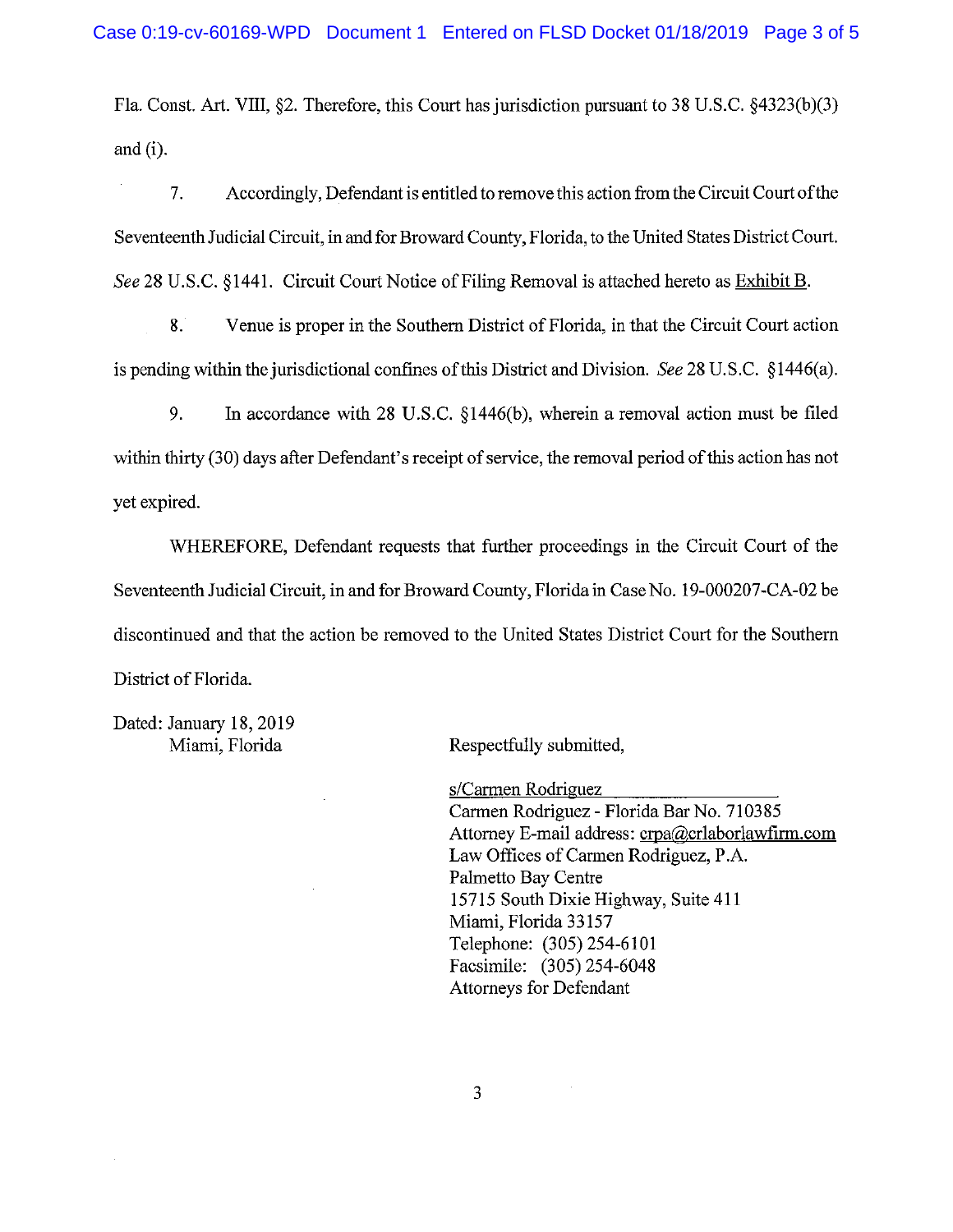Case 0:19-cv-60169-WPD Document 1 Entered on FLSD Docket 01/18/2019 Page 4 of 5

# **CERTIFICATE OF SERVICE**

**I hereby certify** that a true and correct copy of the foregoing was served by email on January

18, 2019 on all counsel or parties of record on the Service List below.

s/Carmen Rodriguez Carmen Rodriguez

## **SERVICE LIST**

Randy A. Fleischer, P.A. Florida Bar No. 910546 E-mail address: randv@rafesq .com Law Offices of Randy A. Fleischer, P.A. 8258 State Road 84 Davie, Florida 33324 Telephone: (954) 472-8401 Facsimile: (954) 472-8446 Attorneys for Plaintiff

Carmen Rodriguez, Esquire Florida Bar No. 710385 E-mail address: [crpa@crlaborlawfirm.com](mailto:crpa@crlaborlawfirm.com)  Law Offices of Carmen Rodriguez, P.A. 15715 S. Dixie Highway Suite 411 Miami, Florida 33157-1884 Telephone: (305)254-6101 Facsimile: (305) 254-6048 Attorneys for Defendant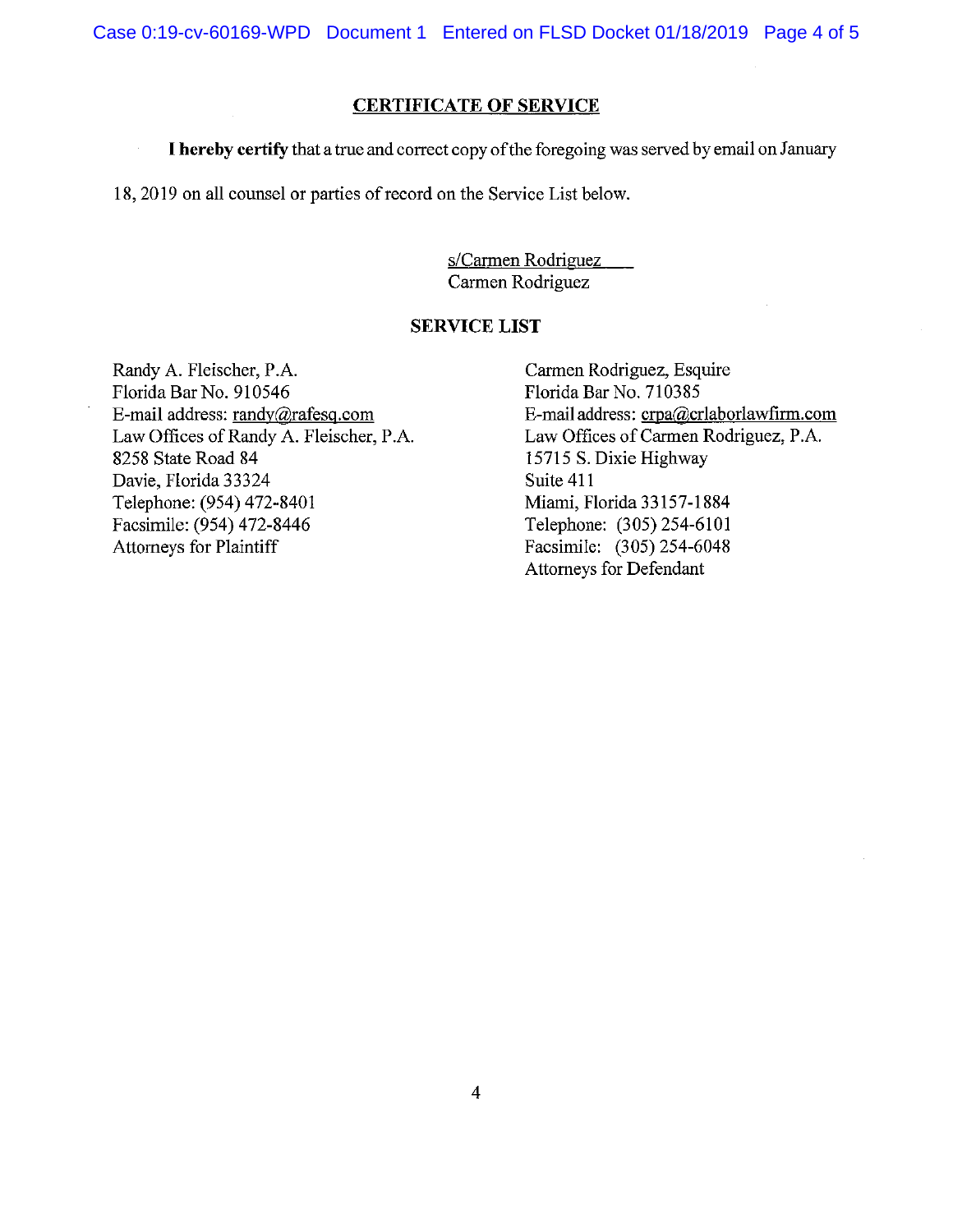# $\frac{1}{15.44}$  (Rev. 06/17) FLSD Revised 06/01/2017 CO-WPD Document 1 Entered Sheet Sheet 01/18/2019 Page 5 of 5

The JS 44 civil cover sheet and the information contained herein neither replace nor supplement the filing and service of pleadings or other papers as required by law, except as<br>provided by local rules of court. This form,

# **I. (a) PLAINTIFFS** RAMIREZ, JOHN H. **DEFENDANTS** CITY OF FT. LAUDERDALE FIRE RESCUE

| (b)<br>County of Residence of First Listed Plaintiff                                                                                                       |                                                                                                 | County of Residence of First Listed Defendant              |                                                                                                                                                     |                                            |                                                                                 |                                                                     |
|------------------------------------------------------------------------------------------------------------------------------------------------------------|-------------------------------------------------------------------------------------------------|------------------------------------------------------------|-----------------------------------------------------------------------------------------------------------------------------------------------------|--------------------------------------------|---------------------------------------------------------------------------------|---------------------------------------------------------------------|
| (EXCEPT IN U.S. PLAINTIFF CASES)                                                                                                                           |                                                                                                 |                                                            | (IN U.S. PLAINTIFF CASES ONLY)<br>NOTE:<br>IN LAND CONDEMNATION CASES, USE THE LOCATION OF                                                          |                                            |                                                                                 |                                                                     |
|                                                                                                                                                            |                                                                                                 |                                                            | Attorneys (If Known)                                                                                                                                |                                            | THE TRACT OF LAND INVOLVED.                                                     |                                                                     |
| $\left( \mathbf{c} \right)$<br>Attorneys (Firm Name, Address, and Telephone Number)<br>Law Offices of Randy A. Fleischer, P.A., 8528 State Road 84, Davie, |                                                                                                 |                                                            |                                                                                                                                                     |                                            | Law Offices of Carmen Rodriguez, P.A., 15715 S. Dixie Hgwy.,                    |                                                                     |
| FL 33324; (954) 472-8401                                                                                                                                   |                                                                                                 |                                                            | Suite 411, Palmetto Bay, FL 33157; (305) 254-6101                                                                                                   |                                            |                                                                                 |                                                                     |
| (d) Check County Where Action Arose: [ MIAMI-DADE   MONROE   BROWARD   PALM BEACH   MARTIN   ST. LUCIE   INDIAN RIVER   OKEECHOBEE   HIGHLANDS             |                                                                                                 |                                                            |                                                                                                                                                     |                                            |                                                                                 |                                                                     |
| II. BASIS OF JURISDICTION                                                                                                                                  |                                                                                                 | (Place an "X" in One Box Only)                             | <b>III. CITIZENSHIP OF PRINCIPAL PARTIES</b> (Place an "X" in One Box for Plaintiff)<br>(For Diversity Cases Only)                                  |                                            |                                                                                 | and One Box for Defendant)                                          |
| U.S. Government<br>$\Box$ 1                                                                                                                                | vОз<br><b>Federal Question</b>                                                                  |                                                            |                                                                                                                                                     | <b>DEF</b><br>PTF                          |                                                                                 | PTF<br>DEF                                                          |
| Plaintiff                                                                                                                                                  | (U.S. Government Not a Party)                                                                   |                                                            | Citizen of This State                                                                                                                               | $\Box$ 1<br>נ ם                            | Incorporated or Principal Place<br>of Business In This State                    | $\square$<br>П.<br>4                                                |
| U.S. Government<br>$\Box$ 2<br>Defendant                                                                                                                   | $\square$                                                                                       | Diversity<br>(Indicate Citizenship of Parties in Item III) | Citizen of Another State                                                                                                                            | □ 2<br>$\Box$ 2                            | Incorporated and Principal Place<br>of Business In Another State                | $\Box$ 5<br>$\Box$ 5                                                |
|                                                                                                                                                            |                                                                                                 |                                                            | Citizen or Subject of a<br>Foreign Country                                                                                                          | □ 3<br>п<br>3                              | Foreign Nation                                                                  | 口6<br>П<br>-6                                                       |
| <b>IV. NATURE OF SUIT</b> (Place an "X" in One Box Only)                                                                                                   |                                                                                                 |                                                            | Click here for: Nature of Suit Code Descriptions                                                                                                    |                                            |                                                                                 |                                                                     |
| itek 42<br><b>CONTRACT</b>                                                                                                                                 |                                                                                                 | <b>TORTS</b>                                               | FORFEITURE/PENALTY                                                                                                                                  |                                            | <b>BANKRUPTCY</b><br>$\Box$ 422 Appeal 28 USC 158                               | <b>OTHER STATUTES</b><br>375 False Claims Act                       |
| $\Box$ 110 Insurance<br>$\Box$ 120 Marine                                                                                                                  | PERSONAL INJURY<br>$\Box$ 310 Airplane                                                          | PERSONAL INJURY<br>□<br>365 Personal Injury -              | $\Box$ 625 Drug Related Seizure<br>of Property 21 USC 881                                                                                           | □ 423 Withdrawal                           |                                                                                 | $\Box$ 376 Qui Tam (31 USC                                          |
| $\Box$ 130 Miller Act<br>$\Box$ 140 Negotiable Instrument                                                                                                  | □ 315 Airplane Product<br>Liability                                                             | Product Liability<br>$\Box$ 367 Health Care/               | $\Box$ 690 Other                                                                                                                                    |                                            | 28 USC 157                                                                      | 3729(a)<br>400 State Reapportionment                                |
| $\Box$ 150 Recovery of Overnayment                                                                                                                         | $\Box$ 320 Assault, Libel &                                                                     | Pharmaceutical                                             |                                                                                                                                                     |                                            | <b>PROPERTY RIGHTS</b>                                                          | $\Box$ 410 Antitrust                                                |
| & Enforcement of Judgment<br>□151 Medicare Act                                                                                                             | Slander<br>□ 330 Federal Employers'                                                             | Personal Injury<br>Product Liability                       |                                                                                                                                                     | $\Box$ 820 Copyrights<br>$\Box$ 830 Patent | П<br>□                                                                          | 430 Banks and Banking<br>450 Commerce                               |
| □ 152 Recovery of Defaulted                                                                                                                                | Liability                                                                                       | 368 Asbestos Personal                                      |                                                                                                                                                     |                                            | $\Box$ 835 Patent – Abbreviated<br>◻<br>New Drug Application                    | 460 Deportation                                                     |
| Student Loans<br>(Excl. Veterans)                                                                                                                          | $\square$ 340 Marine<br>345 Marine Product                                                      | Injury Product<br>Liability                                | <b>LABOR</b>                                                                                                                                        | □ 840 Trademark                            | <b>SOCIAL SECURITY</b>                                                          | $\Box$ 470 Racketeer Influenced and<br><b>Corrupt Organizations</b> |
| $\Box$ 153 Recovery of Overpayment                                                                                                                         | Liability                                                                                       | PERSONAL PROPERTY                                          | 710 Fair Labor Standards                                                                                                                            | □ 861 HIA (1395ff)                         |                                                                                 | □ 480 Consumer Credit                                               |
| of Veteran's Benefits<br>160 Stockholders' Suits                                                                                                           | 350 Motor Vehicle<br>355 Motor Vehicle                                                          | $\Box$ 370 Other Fraud<br>□<br>371 Truth in Lending        | Act<br>720 Labor/Mgmt. Relations                                                                                                                    |                                            | $\Box$ 862 Black Lung (923)<br>$\Box$ 863 DIWC/DIWW (405(g))                    | □ 490 Cable/Sat TV<br>850 Securities/Commodities/                   |
| 190 Other Contract                                                                                                                                         | Product Liability                                                                               | ⊡<br>380 Other Personal                                    | 740 Railway Labor Act<br>751 Family and Medical                                                                                                     |                                            | $\Box$ 864 SSID Title XVI                                                       | Exchange<br>890 Other Statutory Actions                             |
| 195 Contract Product Liability<br>$\square$ 196 Franchise                                                                                                  | $\Box$ 360 Other Personal<br>Injury                                                             | Property Damage<br>385 Property Damage                     | Leave Act                                                                                                                                           | □ 865 RSI (405(g))                         | О                                                                               | 891 Agricultural Acts                                               |
|                                                                                                                                                            | $\Box$ 362 Personal Injury<br>Med. Malpractice                                                  | Product Liability                                          | 790 Other Labor Litigation<br>$\Box$ 791 Empl. Ret. Inc.                                                                                            |                                            | □                                                                               | 893 Environmental Matters<br>□ 895 Freedom of Information           |
| <b>REAL PROPERTY</b>                                                                                                                                       | <b>CIVIL RIGHTS</b>                                                                             | <b>PRISONER PETITIONS:</b>                                 | Security Act                                                                                                                                        |                                            | <b>FEDERAL TAX SUITS</b>                                                        | Act<br>896 Arbitration                                              |
| □<br>210 Land Condemnation<br>$\Box$ 220 Foreclosure                                                                                                       | $\Box$ 440 Other Civil Rights<br>$\Box$ 441 Voting                                              | <b>Habeas Corpus:</b><br>463 Alien Detainee<br>ப           |                                                                                                                                                     |                                            | 870 Taxes (U.S. Plaintiff<br>□<br>◻<br>or Defendant)                            | 899 Administrative Procedure                                        |
| □<br>230 Rent Lease & Ejectment                                                                                                                            | $\Box$ 442 Employment                                                                           | 510 Motions to Vacate<br>О<br>Sentence                     |                                                                                                                                                     |                                            | $\square_{\text{USC}}^{\text{871}}$ IRS-Third Party 26                          | Act/Review or Appeal of                                             |
| $\Box$ 240 Torts to Land                                                                                                                                   | $\Box$ 443 Housing/<br>Accommodations                                                           | Other:                                                     |                                                                                                                                                     |                                            |                                                                                 | Agency Decision                                                     |
| 245 Tort Product Liability                                                                                                                                 | $\Box$ 445 Amer. w/Disabilities -                                                               | 530 General<br>□                                           | <b>IMMIGRATION</b>                                                                                                                                  |                                            | 口                                                                               | 950 Constitutionality of State<br><b>Statutes</b>                   |
| 390 All Other Real Property                                                                                                                                | ◻<br>535 Death Penalty<br>Employment<br>446 Amer. w/Disabilities -<br>□<br>540 Mandamus & Other |                                                            | $\Box$ 462 Naturalization Application<br>$\Box$ 465 Other Immigration                                                                               |                                            |                                                                                 |                                                                     |
|                                                                                                                                                            | Other                                                                                           | О<br>550 Civil Rights                                      | Actions                                                                                                                                             |                                            |                                                                                 |                                                                     |
|                                                                                                                                                            | $\Box$ 448 Education                                                                            | □<br>555 Prison Condition<br>560 Civil Detainee -          |                                                                                                                                                     |                                            |                                                                                 |                                                                     |
|                                                                                                                                                            |                                                                                                 | $\Box$ Conditions of<br>Confinement                        |                                                                                                                                                     |                                            |                                                                                 |                                                                     |
| V. ORIGIN<br>$\Box$ 2 Removed<br>Oricinal<br>П<br>1                                                                                                        | (Place an "X" in One Box Only)<br>$\Box$ 3 Re-filed<br>$\Box$                                   | 4 Reinstated<br>n.<br>-5                                   | ப<br>Transferred from<br>6 Multidistrict                                                                                                            | $\Box$ 7 Appeal to                         | ப<br>8                                                                          | Multidistrict $\Box$<br>Remanded from                               |
| from State<br>Proceeding<br>Court                                                                                                                          | (See VI<br>below)                                                                               | (specify)<br>Reopened                                      | another district<br>Litigation<br>Transfer                                                                                                          |                                            | District Judge<br>Litigation<br>- Direct<br>from Magistrate<br>File<br>Judgment | Appellate Court                                                     |
| VI. RELATED/                                                                                                                                               | (See instructions): a) Re-filed Case                                                            |                                                            | OYES ØNO<br>b) Related Cases                                                                                                                        |                                            | ⊡YES ⊿NO                                                                        |                                                                     |
| <b>RE-FILED CASE(S)</b>                                                                                                                                    | JUDGE:                                                                                          |                                                            |                                                                                                                                                     |                                            | <b>DOCKET NUMBER:</b>                                                           |                                                                     |
| VII. CAUSE OF ACTION                                                                                                                                       | 28 USC                                                                                          | 51446C                                                     | Cite the U.S. Civil Statute under which you are filing and Write a Brief Statement of Cause (Do not cite jurisdictional statutes unless diversity): |                                            |                                                                                 |                                                                     |
|                                                                                                                                                            | LENGTH OF TRIAL via                                                                             |                                                            | days estimated (for both sides to try entire case)                                                                                                  |                                            |                                                                                 |                                                                     |
| VIII. REQUESTED IN                                                                                                                                         |                                                                                                 | CHECK IF THIS IS A CLASS ACTION                            | <b>DEMAND S</b>                                                                                                                                     |                                            | CHECK YES only if demanded in complaint:                                        |                                                                     |
| <b>COMPLAINT:</b>                                                                                                                                          | UNDER F.R.C.P. 23                                                                               |                                                            |                                                                                                                                                     |                                            |                                                                                 |                                                                     |
|                                                                                                                                                            |                                                                                                 |                                                            |                                                                                                                                                     |                                            | <b>JURY/DEMAND:</b>                                                             | $\bigwedge$ Yes<br>$\square$ No                                     |
| ABOVE INFORMATION IS TRUE & CORRECT TO THE BEST OF MY KNOWLEDGE<br>DATE                                                                                    |                                                                                                 |                                                            | SIGNATURE OF ATTORNEY OF RECORD                                                                                                                     |                                            |                                                                                 |                                                                     |
| January 18, 2019                                                                                                                                           |                                                                                                 |                                                            |                                                                                                                                                     |                                            |                                                                                 |                                                                     |
| FOR OFFICE USE ONLY                                                                                                                                        |                                                                                                 |                                                            |                                                                                                                                                     |                                            |                                                                                 |                                                                     |
| RECEIPT#                                                                                                                                                   | <b>IFP</b><br>AMOUNT                                                                            | <b>JUDGE</b>                                               |                                                                                                                                                     | MAG JUDGE                                  |                                                                                 |                                                                     |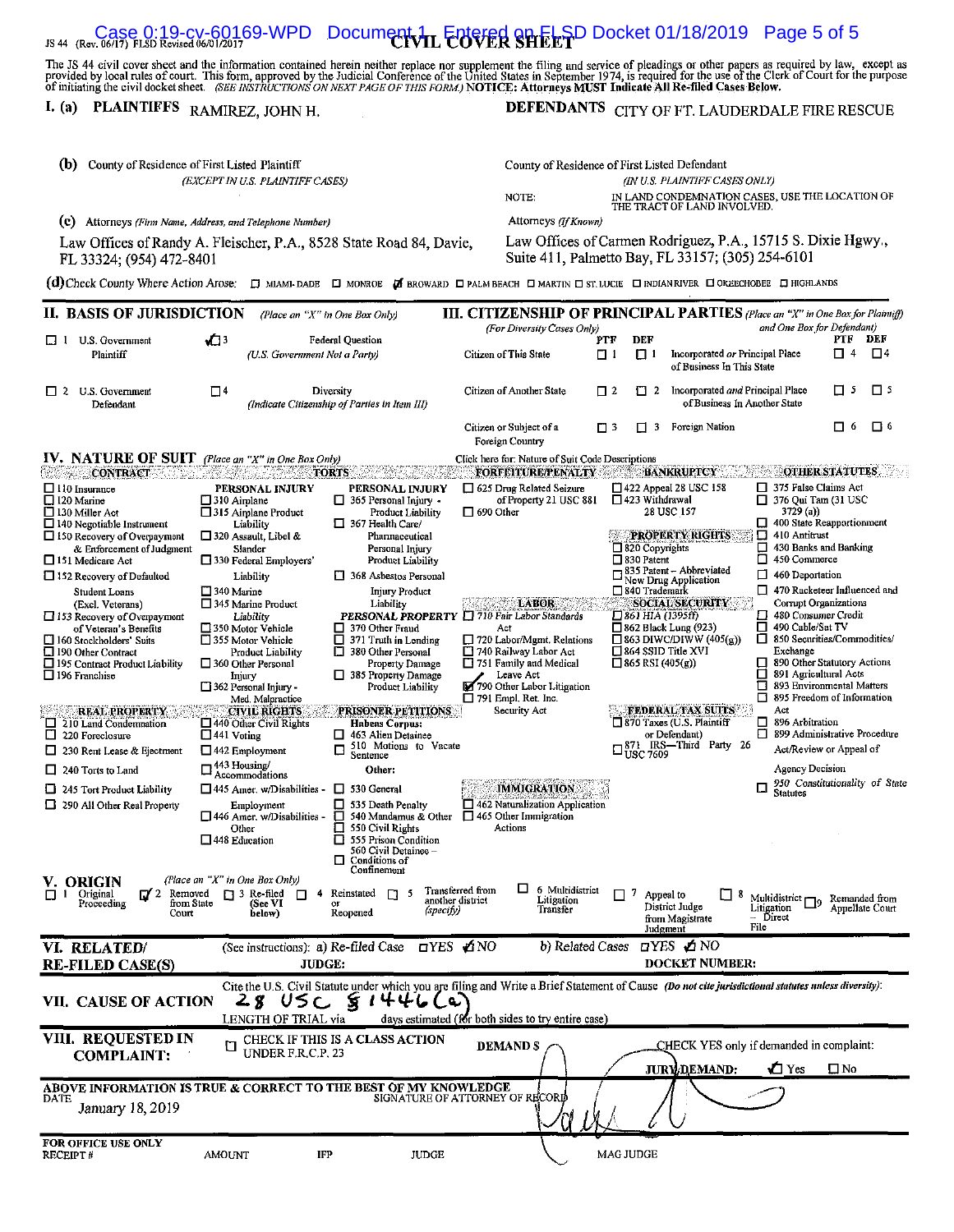# **EXHIBIT A**

 $\sim$   $\sim$ 

 $\bar{\gamma}$ 

 $\alpha$ 

 $\mathcal{L}^{\pm}$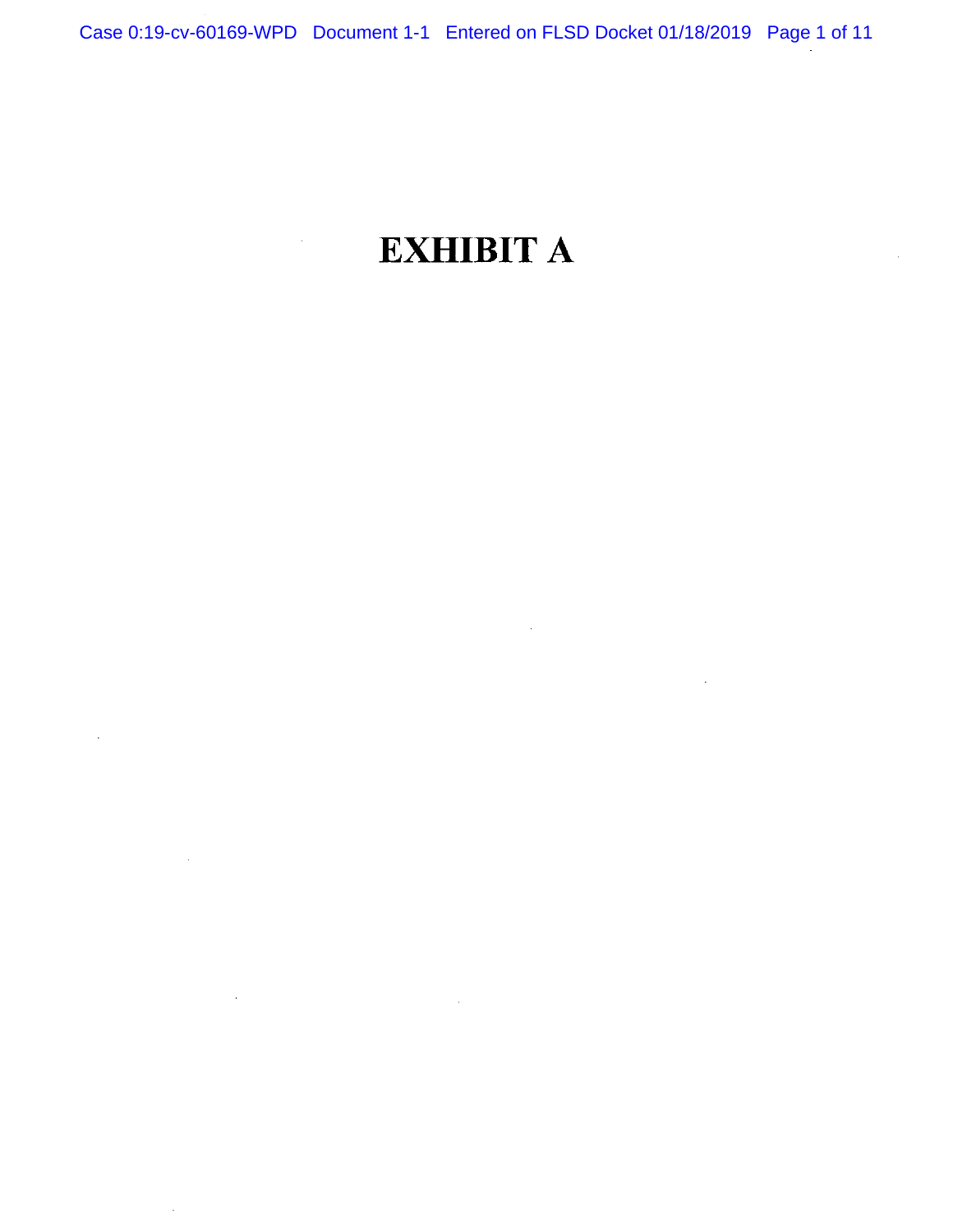# Filing # 82843611 E-Filed 01/04/2019 09:51:22 AM Case 0:19-cv-60169-WPD Document 1-1 Entered on FLSD Docket 01/18/2019 Page 2 of 11

#### IN THE CIRCUIT COURT OF THE 17th JUDICIAL CIRCUIT, IN AND FOR BROWARD COUNTY FLORIDA

#### JOHN H. RAMIREZ,

Plaintiff, Case No.

v.

#### CITY OF FORT LAUDERDALE FIRE RESCUE

Defendant.

/

### **VERIFIED COMPLAINT AND JURY DEMAND**

Plaintiff sues Defendant and states:

#### **JURISDICTION AND VENUE**

- **1.** This action seeks equitable and injunctive relief, compensatory damages in excess of \$15,000, lost benefits and promotion, liquidated damages and attorney's fees and costs for violation of the Uniformed Services Employment and Reemployment Rights Act (USERRA 38 U.S.C. 4301-4333).
- 2. Pursuant to 38 U.S.C. 4323(b)(2) jurisdiction for a case of a person against the State as an employer is in any state court of competent jurisdiction. **NO COURT COSTS MAY BE CHARGED OR TAXED PURSUANT TO 38 USC 4323(c)(h).**

#### **PARTIES**

- 3. JOHN H. RAMIREZ, (hereinafter Plaintiff) is a citizen and resident of the United States who at all times relevant served and continues to serve in the United States Army.
- 4. CITY OF FORT LAUDERDALE FIRE RESCUE, (hereinafter Defendant) is a Florida governmental agency doing business in Broward County, Florida and employs more than

1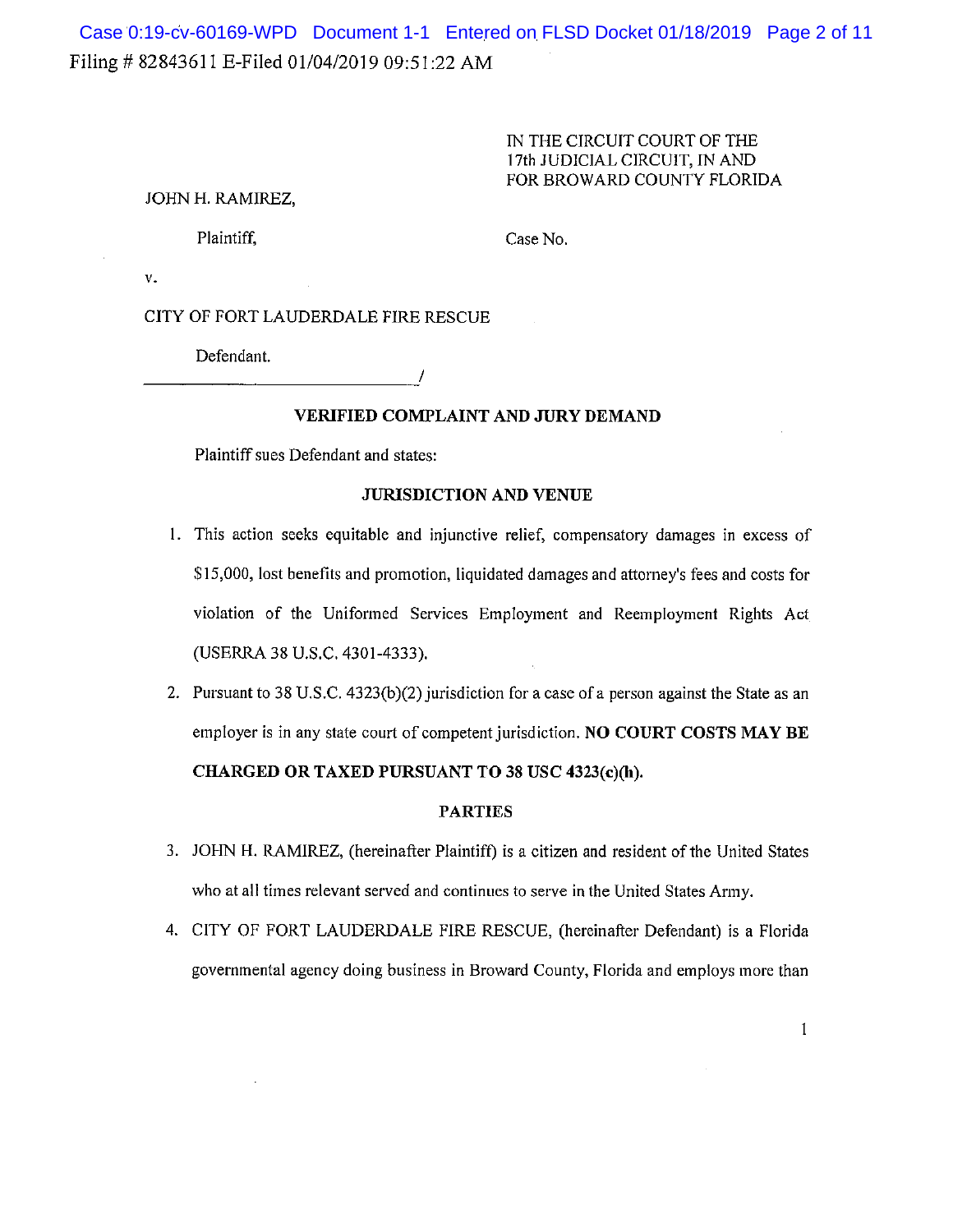fifteen (15) regular employees.

#### FACTS

- 5. Plaintiff was hired by Defendant in March 1994.
- 6. During Plaintiffs employment by Defendant he was called for various deployments with the U.S. Army.
- 7. In 2004 Plaintiff was employed by Defendant as Battalion Chief.
- 8. In 2004 Plaintiff first applied for promotion to Division Chief. The Information Bulleting No. 04-168 from the Fort Lauderdale Fire Department came out with the results of the Division Chief Ranks on 19 November 2004.
- 9. Plaintiff has repeatedly applied for promotion to Division Chief.
- 10. The second time the Plaintiff took a Division test was on 2007 and the information bulleting No. 07-169 came out with the results on 25 September 2007.
- 11. The third time the Plaintiff took the test was on 2012 and the informational bulleting No. 12-131 came out with the results on 7 November 2012.
- 12. The fourth time was on 2016, the City of Fort Lauderdale gave a test and came out with the result before the plaintiff was able to take the test due that he was on military orders and applied to for the test, Information bulleting No. 15-081 came out with the results on 22 Jun 2015.
- 13. The Plaintiff was given the opportunity to take the Division test and new revised information bulletin No. 16-069 came out on 29 April 2016.
- 14. Plaintiff has never been granted promotion to Division Chief.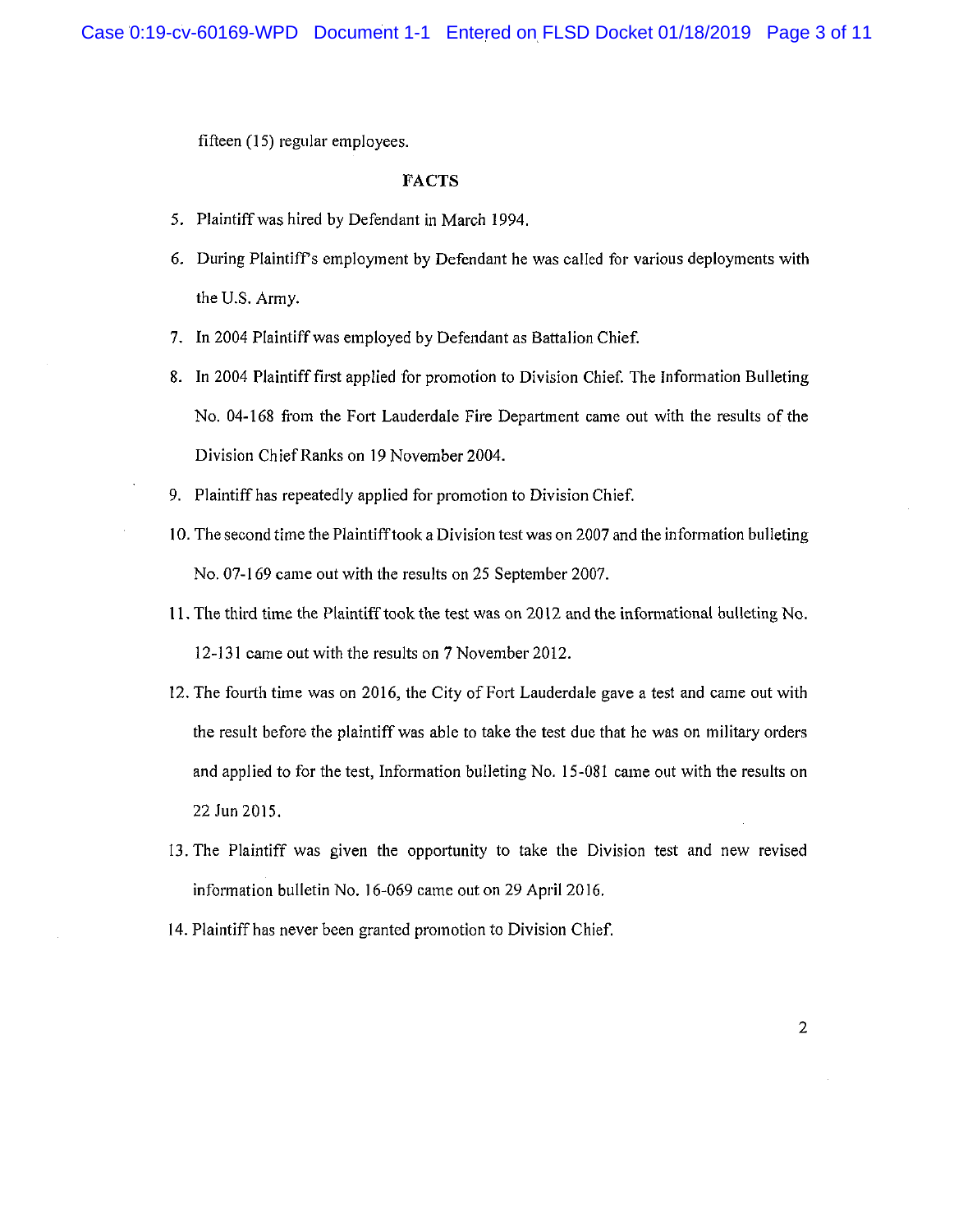- 15. Plaintiff complained to Ms. Cosentino that he had been denied promotions and that it was connected to his military service (Exhibit A).
- 16. The Defendant never responded to Plaintiff's complaint.
- 17. The Defendant uses the rule of five to select the personnel for promotion and had been violating the rights of the Plaintiff by not following the State of Florida Veterans preference. 1
- 18. Plaintiff has been the better qualified for promotion than at least one person promoted ahead of him.
- 19. Plaintiff has complained to the Defendant that his military service was a factor in the decision to deny him promotion.
- 20. Plaintiff has complained to the Department of Veterans Affair that he has been denied promotion because of his military service.
- 21. Defendant has not responded to the Department of Veteran's Affairs investigation. (Ex. B).
- 22. Defendant has refused to promote Plaintiff because of his military service.
- 23. Plaintiffs military service is continuing as he currently serves as a Major and Project
	- Officer in the Commander's Action Group, U.S. Southern Command.

<sup>1.</sup> VETERANS' PREFERENCE Section 295.07 et seq., Florida Statutes (F.S.) and Chapter 55A-7, Florida Administrative Code (F.A.C.) Typically the decision maker may choose whomever he/she wants. This is referred to as the "Rule of 5" (or whatever the size of the group). If there is a Veterans' Preference eligible applicant in the group, the decision maker MUST select the Veterans' Preference eligible candidate. The decision maker is not able to skip over a VP candidate and select an equally qualified Non- VP candidate. If there is more than one VP candidate in the group, the selection will be based upon how the candidates qualified for VP and their placement in the eligibility category. A qualifying disabled veteran will always be selected over any other category of applicants.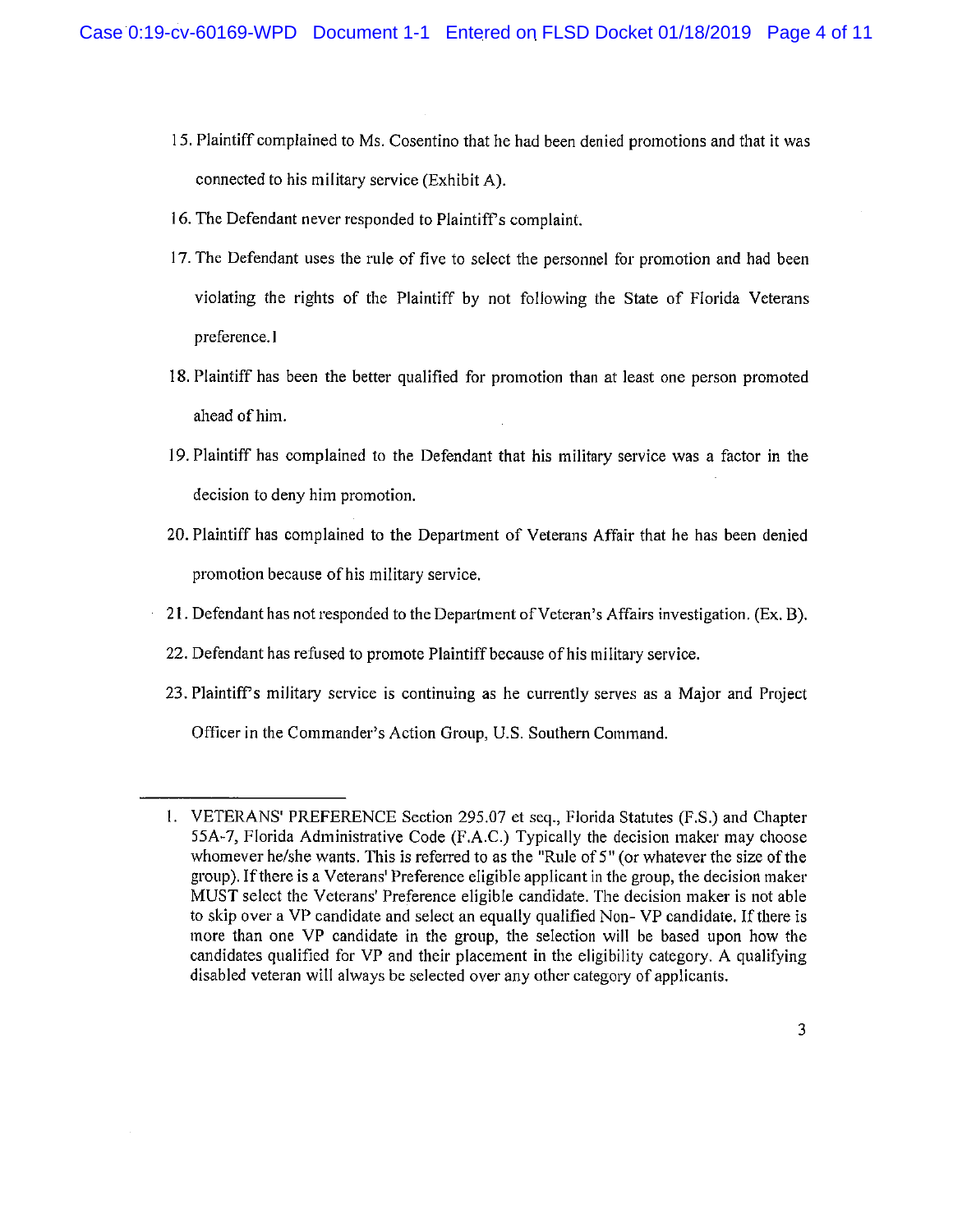- 24. Plaintiff has suffered damages as a result of Defendants refusal to promote Plaintiff since 2004.
- 25. Plaintiff has been compelled to hire an attorney and file suit as Defendant refused to make Plaintiff whole.
- 26. Plaintiff demands a jury trial

#### PRAYER FOR RELIEF

- 27. WHEREFORE, PLAINTIFF prays that this Court:
	- a. Declare the conduct of the Defendant in violation of his rights;
	- b. Award him injunctive relief by ordering the Defendant to promote Plaintiff to Division

Chief as of November 19, 2004 when the position for Division Chief was available;

- c. Award him back pay from November 2004 through the trial;
- d. Award him full seniority as Division Chief from November 2004 as if he had never been

on military service;

- e. Award him liquidated damages;
- f. Award him costs and attorney's fees pursuant to 38 USC 4323(h)(2);
- g. Grant such other relief as the Court deems just and necessary.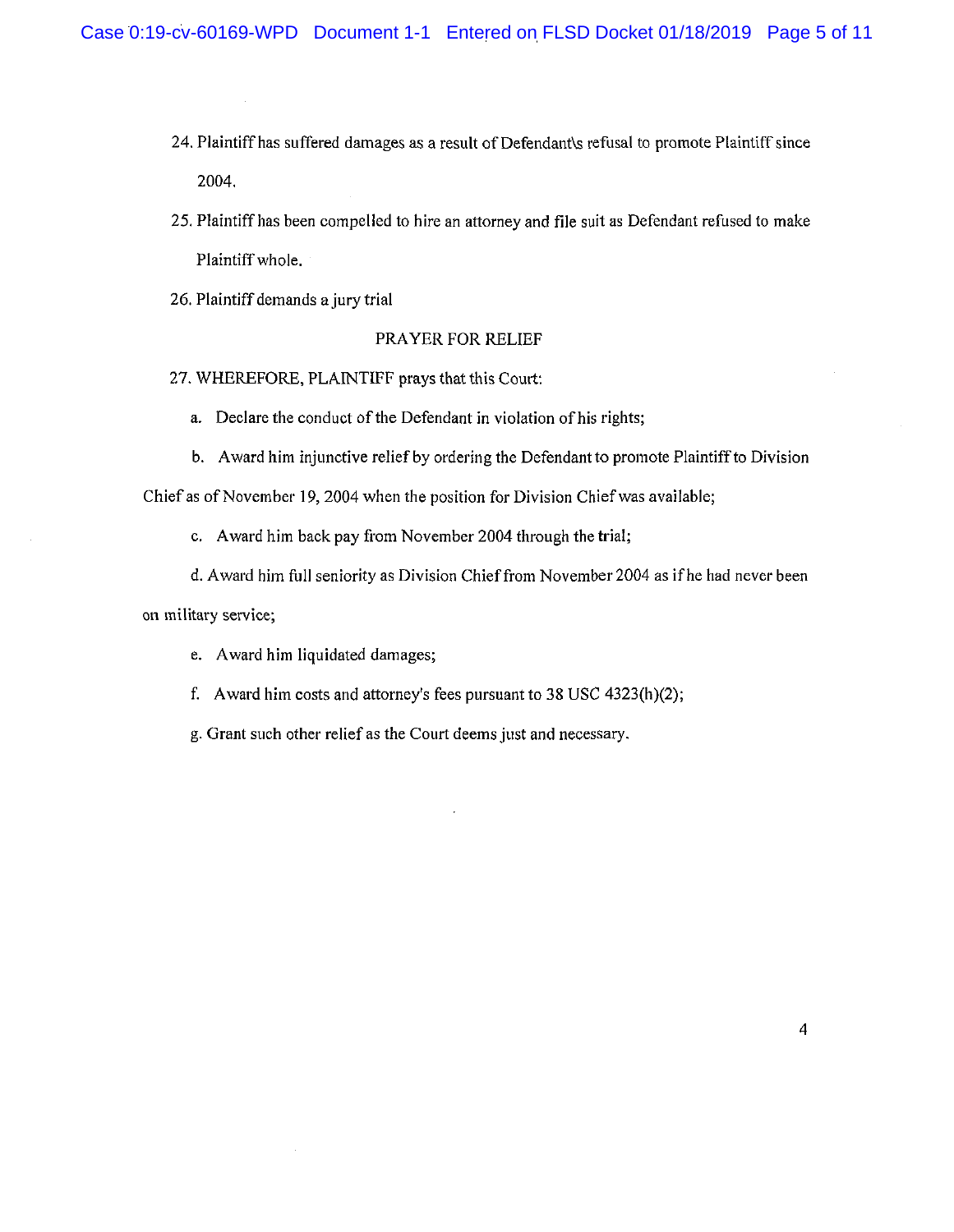Case 0:19-cv-60169-WPD Document 1-1 Entered on FLSD Docket 01/18/2019 Page 6 of 11

#### VERIFICATION

I, JOHN H. RAMIREZ do hereby verily thai all of the factual allegations related lo me and made Figure 1-1 Entered on FLSD Docket 01/18/2019<br>
VERIFICATION<br>
I, JOHN H. RAMIREZ do hereby verify that all of the factual allegations related to me and made<br>
in the above Verified Complaint and Jury Demand are true to the be

JOHN H. RAMIREZ **Plaintiff** 

STATE OF FLORIDA

COUNTY OF BROWARD

BEFORE ME, the undersigned authority, duly licensed to administer oaths and take acknowledgments, personally appeared JOHN M. RAMIREZ, who, being by mc first duly sworn and personally known to mc, deposes and says that he has read the foregoing Verified Complaint and Jury Demand, and that the factual allegations relating to him are true and correct to the best of bis knowledge, information and belief,

SWORN TO AND SUBSCRIBED before me this  $\frac{15}{2}$  day of October, 2018.



Suzanche

Respectfully submitted,

RANDY A. FLEISCHER, P.A. 8258 State Rd 84 Davie Florida 33324 (954) 472-8401 (954) 472-8446 FAX [randy@rafesq.com](mailto:randy@rafesq.com) E-mail

s/R. Fleischer Randy A. Fleischer, Esq. Florida Bar No. 910546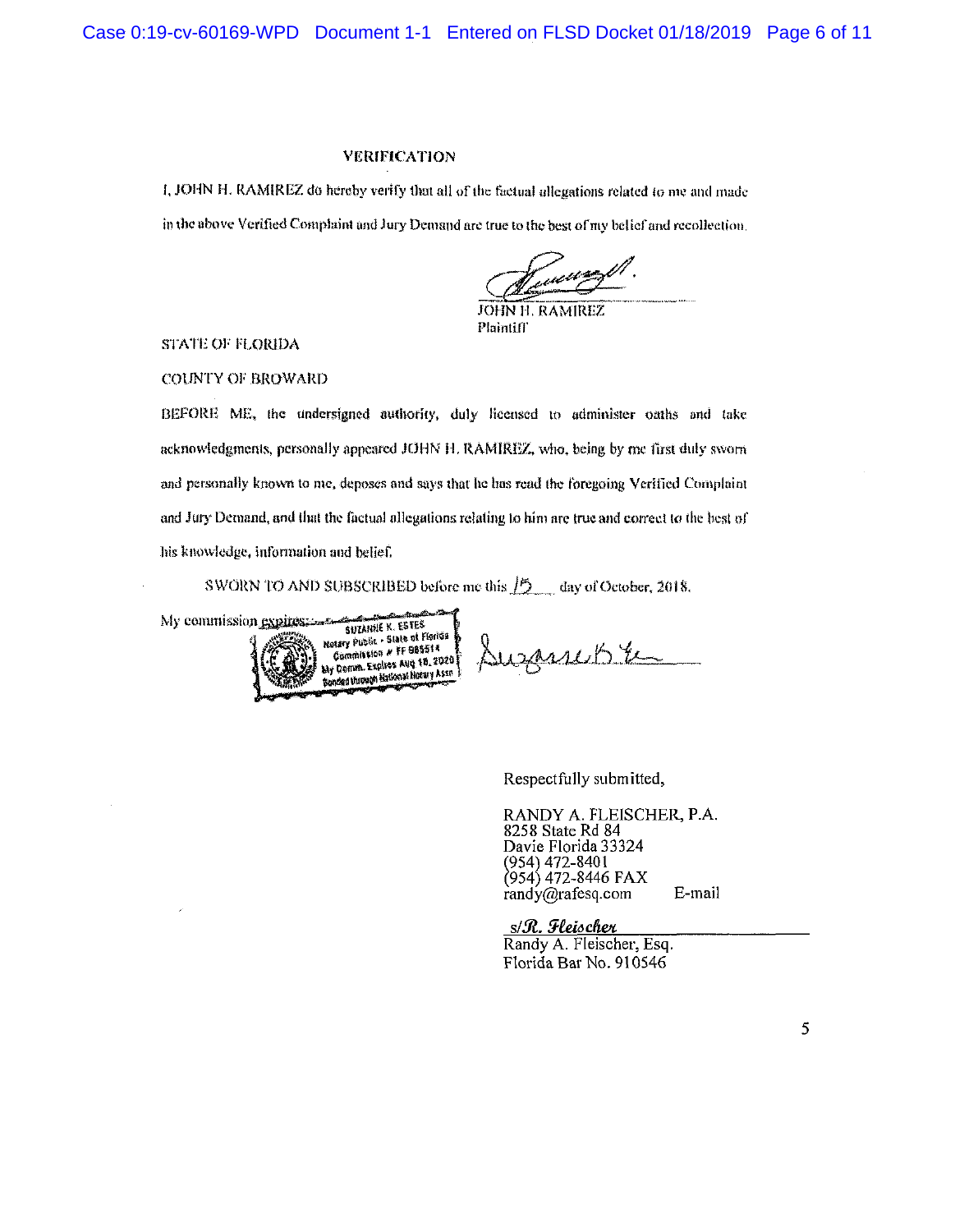Case 0:19-cv-60169-WPD Document 1-1 Entered on FLSD Docket 01/18/2019 Page 7 of 11

From: John Ramirez <**Bamirez@fortlauderdale.gov>** Date: February 11, 2016 at 23:18:40 EST To: "jhramirez@comcast.net" <jhramirez@comcast.net> Subject: Veterans Issue

Hello Ms. Cosentino,

 $\mathbf{r}$ 

I spoke with you a couple of weeks ago in reference of my situation with the Fort Lauderdale Fire Rescue Department, in reference that i had been skipped numerous times for the promotion of Division Chief even though that i have Veterans Preference.

i have been working for the Fire Department for almost 22 years and with the US ARMY Reserve almost 26 years. At this time I hold the rank of Battalion Chief with the Rre Department and a Major with the US ARMY Reserve.

I am a veteran of the Persian Gulf War and the Operation Enduring Freedom; a resident of the state of Florida for 30 years and I have been Honorably discharge from my deployments.

My complaint is that I believe that my rights as US Veteran has been violated due that I had been skipped for the promotion of the Division Chief for personnel that are not Veterans. The Fire Department use the rule of five to promote the personnel but according with Florida Department of Veteran's Affairs i MUST be promoted even though that they use the rule of Five.

The following is the back ground of the situation:

I took my first promotional test for Division Chief on 2004, the Information Bulleting form the Fire Department came out with the resutts on 19 November 2014 (Attached Information Bulleting No. 04 158). The following were the results:

Rank 1 Battalion Chief Christopher Weir (he was promoted, no a veteran) Rank 2 Battalion Chief Lois Bowman (she was promoted, no a veteran} and Battalion Chief Richard Brown Rank 3 Battalion Chief John Molenda and Battalion Chief William Findlan Rank 4 Battalion Chief John Ramirez (i was not promoted from this list) Rank 5 Battalion Chief Robert Hoecherl Rank 6 Battalion Chief William Banks

Rank 7 Battalion Chief Robert Simac

The second time I took the Division Chief Test was on 2007, the Information Bulleting form the Fire Department came out with the results on 25 September 2007 (Attached Information Bulleting No.07- 169, also Information Bulletin with the Fire-rescue Promotions No.09-059). The following were the results:

Rank 1 were Battalion Chief Eric Pologruto (he was promoted, no a veteran) and Battalion Chief John Molenda (he was promoted, no a veteran)

Rank 2 were Battalion Chief Robert Bacic (he was promoted, no a veteran) and Battalion Chief Robert Hoecherl (he was promoted, no a veteran)

#### EXHIBIT A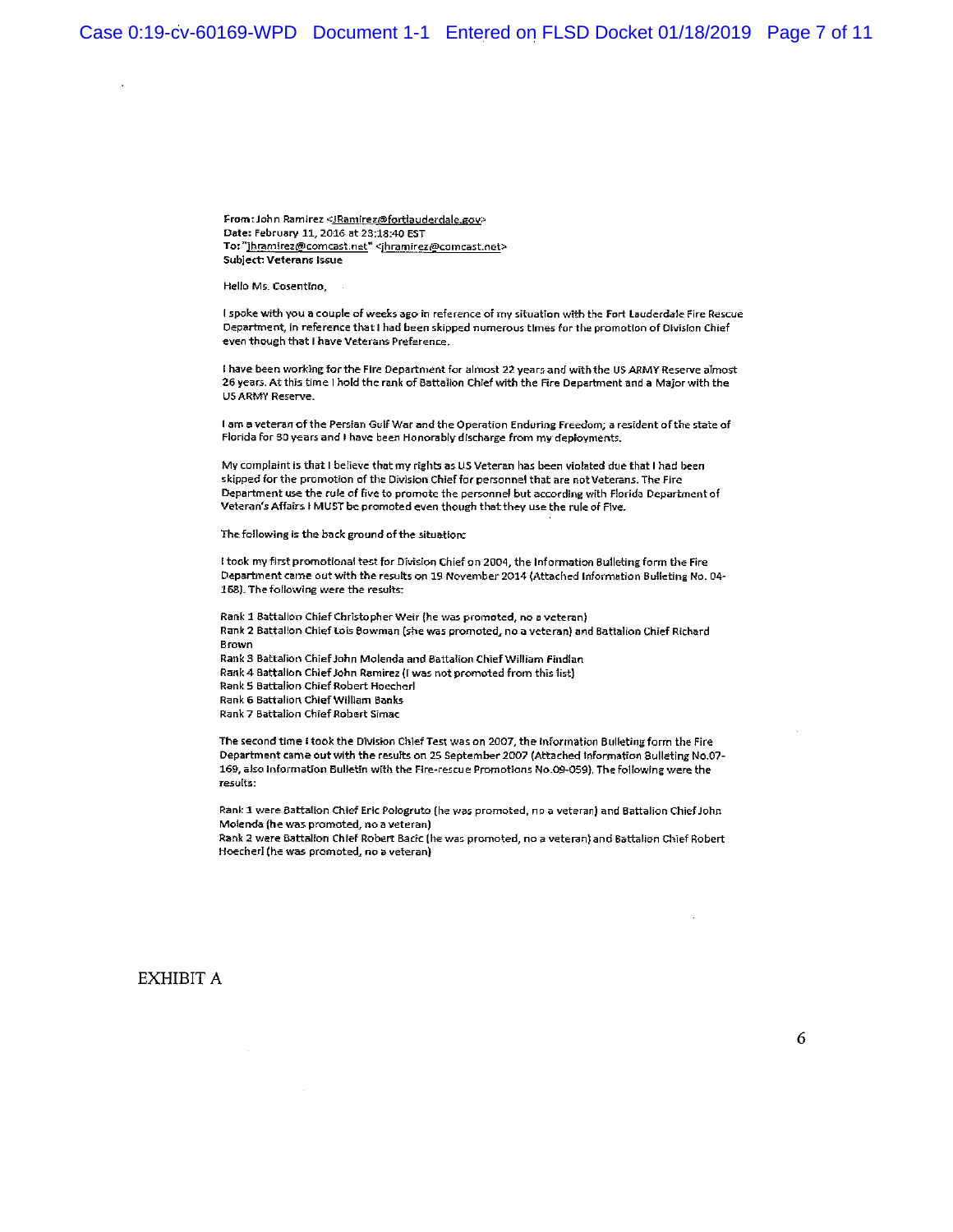Ranks Battalion Chief John Ramirez (I was skipped for the promotion for Battalion Chief William Findlan)

Rank 4 Battalion Chief William Findlan (he was promoted, no a veteran) and Battalion Chief Richard Brown)

Ranks Battalion Chief William Banks

Rank 6 Battalion Chief Timothy Blank

Rank 7 Battalion Chief Edward Duncan

The third time I took the Division Chief Test was on 2012, the Information Bulleting form the Fire Department came out with the results on 7 November 2012 {Attached Information Bulleting 12-131}. The following were the results:

Rank 1 were Battalion Chief Timothy Heiser (he was promoted, no a veteran) and Battalion Chief John San Angelo {he was promoted and he is a veteran}. Rank 2 Battalion Chief John Ramirez (I was skipped for Battalion Chief Chantal Botting, no a veteran} Rank 3 Battalion Chief Chantal Botting (she was promoted, no a veteran) Rank 4 Battalion Chief Stewart Ahearn) Ranks Battalion Chief Timothy Blank and Battalion Chief David Carter Rank 6 Battalion Chief Richard Brown and Battalion Chief Stanley Douglas Rank 7 Battalion Chief William Banks Rank 8 Battalion Chief Jeffrey Lucas Rank 9 Battalion Chief Kenneth Rudominer

I was deployed in support of Operation Enduring Freedom from 4 November 2013 to 24 October 2015. On the beginning of the year 20151 was Informed that the Fire Department wants to give another Division Test. I informed the Fire Department that I was deployed and I was not able to take the Division Test. I submitted the application via the internet to apply for the position. I attached the e-mails for the communication 1 has with the Human Resources department.

On 08 May 2015 I was advised by Ms. Andrea Walters that they test will be on 17 Jun and 19 Jun 2015 and she advised that I can take the test after my discharge from active duty. I advised Ms. Walters on 4 Jun 15 that I was not able to attend these dates and that I will take the test after my discharge from active duty.

I sent an e-mail advising Ms. Walters on 24 November 2015 of my return to the Fire Department and requested a date for the Division Chief test.

Ms. Walters advised me on 31 Dec 2015 that the test will be schedule on 14 Jan or 15 January 2016; due that I did not have another e-mail from Ms. Walters advising the time or location I sent an-email on 12 Jan 16 requesting the information, she replied the same day stating that the dates were no longer being considered and they will contact me with some alternatives.

I received an e-mail form Ms. Walters on 01 Feb 2015 stating to save 9 Feb 2016 for the test; on 2 Feb 2016 I replied and requested the time and location for the test.

On S Feb 2016 I received an e-mail form Ms. Walters advising that the test needs to be rescheduled again. On same day I advised Ms. Walters that my annual training with the US Army will be from 20 Feb to 4 Mar 2016.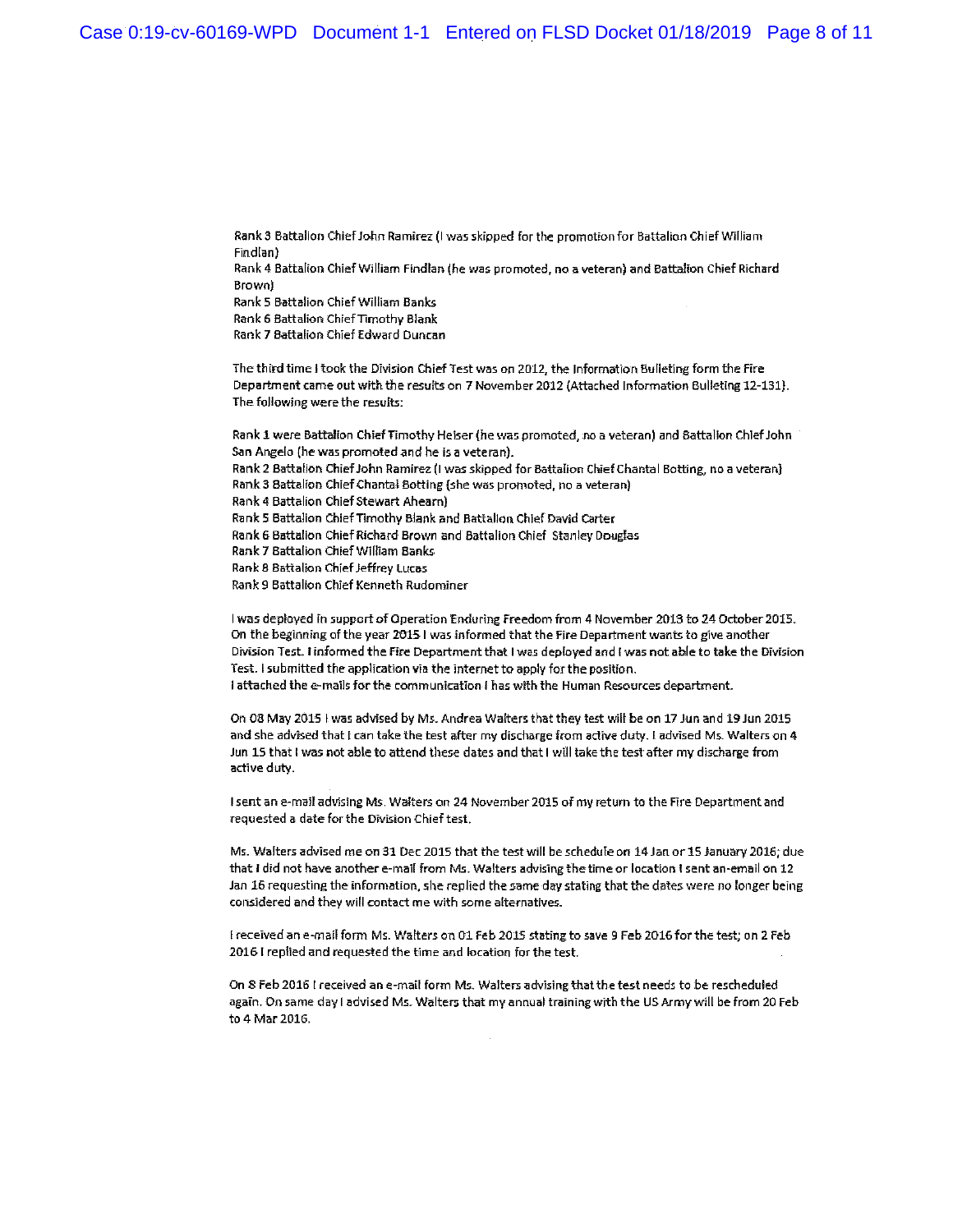In addition, the Fire Department did the test and came out with a list already date 22 Juri 2015 (attached Information Bulletin No.15-081) with the following results without waiting for me to take the test:

Rank 1 BC Douglas Stanley (he was promoted effective 21 Jun 2015, no a veteran) Rank 2 BC Stewart Ahearn {he was promoted effective 2 August 2015, no a veteran) and 8C Melanie Snowhite Rank 3 BC JO-Ann Lorber Rank 4 BC Timothy Blank Rank5 BCJohn Mcloughlin Rank 6 BC David Carter and BC Walter Dietz

Ms. Consentino, I believe my fights as veteran has been violated since 2004 and they continue doing it.

Please let me know If you need more information to be able to start an investigation; the following is my contact information:

John H. Ramirez Address: 19042 NW 79 CTMiami-Lakes, FL33015 Cell: 786-295-5264 Personal E-mail: jhramirez@comcast.net ARMY e-mail: john.h.ramirez.mil@mail.mil Fire Department e-maii: [iramirez@fortlauderdale.gov](mailto:iramirez@fortlauderdale.gov)

I really appreciate the attention to this matter, your assistance and support.

#### $\sim \gamma K$

*Jofm 3{. fy.mircs, SdiPfi, <&TQ Oty of fott Lauda-tl'afe -Fire- ftcscnc*  =&?*itafian Q'licf Opantioiis ]'A"Shift S3 S2S-36J0 Cd?{7\$0 2\*5-5264 kamire.z@fcrtCtV.uis}da&:. setv* 

*'IkcjiiuiCtest of a fender is tfast (in leaves Behind fsim*  in other men the conviction and the will to carry on<sup>4</sup> *-Wafca-Lyppnonn-*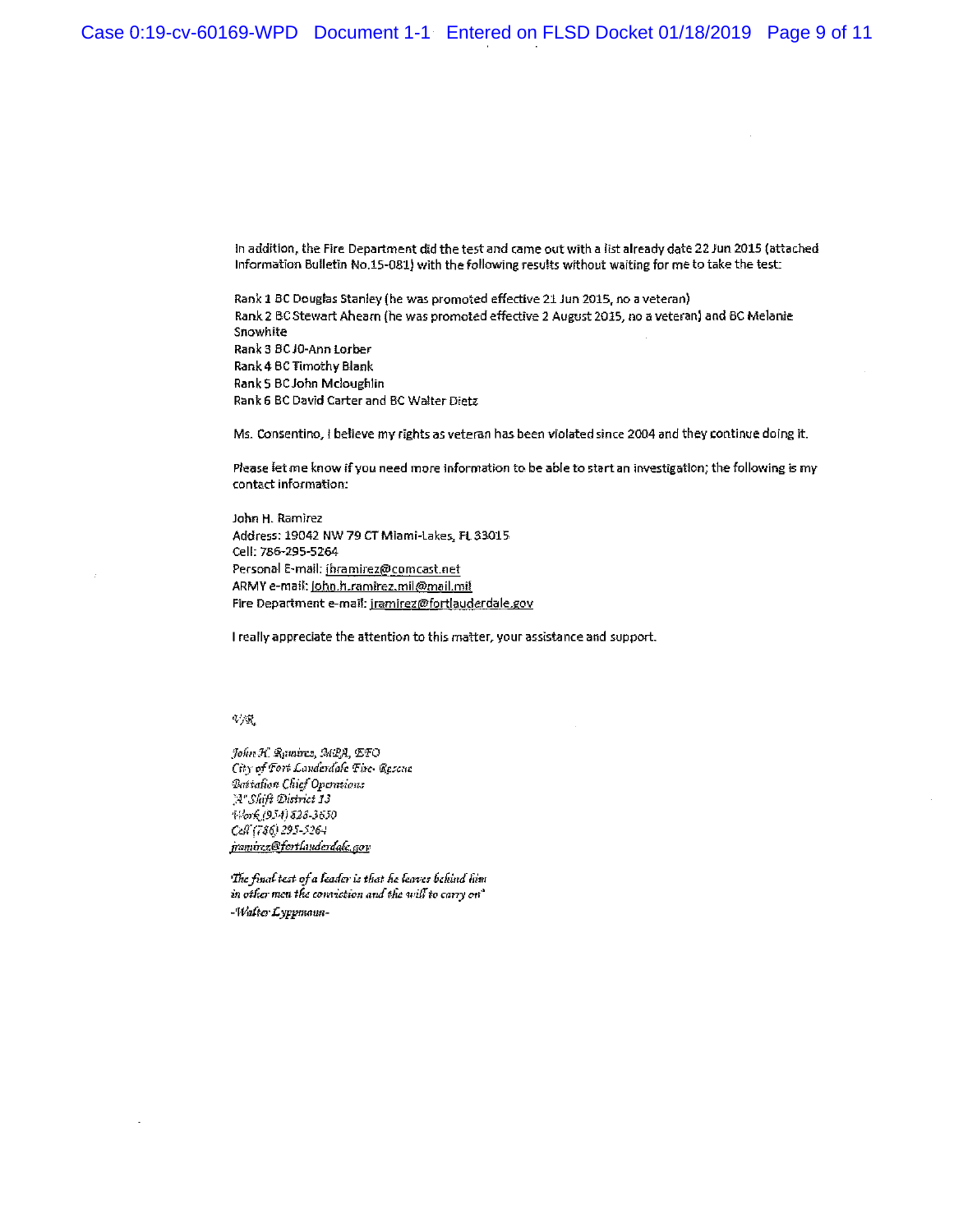Case 0:19-cv-60169-WPD Document 1-1 Entered on FLSD Docket 01/18/2019 Page 10 of 11



**Executive Director** 

Stare of Florida DEPARTMENT OF VETERANS' AFFAIRS Office of the Executive Director

The Capitol, Suite 2105, 400 South Monroe Street Tallahassee, FL 32399-0001 Phone: (850) 487-1533 Fax: (850) 488-4001 vvxvwi J v iurHlaVe?s.(«r!i C i >f i;;:> :11! rv fJU'UH W- SutptiJu Jr.

kkk Scon ťesveřno Pana Bondi Attorney General Jimmy Patronis<br>Clari Fiaanzui Office Adam Putnam<br>Commissioner of Agriculture

January 19. 2018

Maj. John Ramirez 9301 NW 33<sup>rd</sup> Street Doral, FL 33172

RE: VP 10-G03S

Dear Maj. Ramwez:

Thank you for your Veterans' Preference inquiry. The Florida Department of Veterans' Affairs (FDVA) appreciates the opportunity to serve you. This tetter is in response to your employment complaint filed with the (FDVA) pursuant to Section 55A-7.016. Florida Administrative Code (FAC),

The FDVA has not received any response from the City of Fort Lauderdale (CFL) despite numerous requests beginning April 26,2016, io the most recent seal January 3.2018. Certified Return Receipt, which was signed as accepted by CFL on January 8.  $2018$  A copy of this notification has also been provided to CFL

The investigative findings confirmed that you are a preference-eligible veteran who timely and properly completed an application for a promotional opportunity that requires the application of Veterans' Preference with CFL. You met the minimum qualifications, however, due to CFL's continued lack of response to FDVA's request for information it is impossible to determine if Veterans' Preference was applied. Therefore, FDVA has determined that you have made a valid complaint for case 18\*0035.

The employer is required by subsection *65A-Y* 016(7), FAC. to provide to you within 30 days of receipt of the Investigative findings a proposed plan to resolve five complaint, ff the employer is unable or uowifhng to resolve your complaint, you have ihe right lo appeal to the Public Employees Relations Commission (PERC).. Vou must notify the FDVA m writing within 15 calendar days from receipt of the employer's proposed action that you are not satisfied with the resolution for the complaint. If the employer has no! furnished you with *a* proposed resolution for your complaint within 30 days *of*  receipt of the investigative findings, you must notify the FDVA within 15 calendar days of the due date of ihe proposed resolution of the feci that the employer has not attempted a resolution.

If PERC determines that it has jurisdiction of your case, it will order a hearing officer to conduct a format hiring under the provisions of Florida Administrative Procedures Act, Chapter 120. Florida Statutes (2008). At this hearing, both you, or your attorney, and the employer will be allowed to present sworn witnesses, cross-examine witnesses, and produce written evidence on the question of whather or not you are the more qualified person for the job

"Howoring these who served  $US$ "

Exhibit B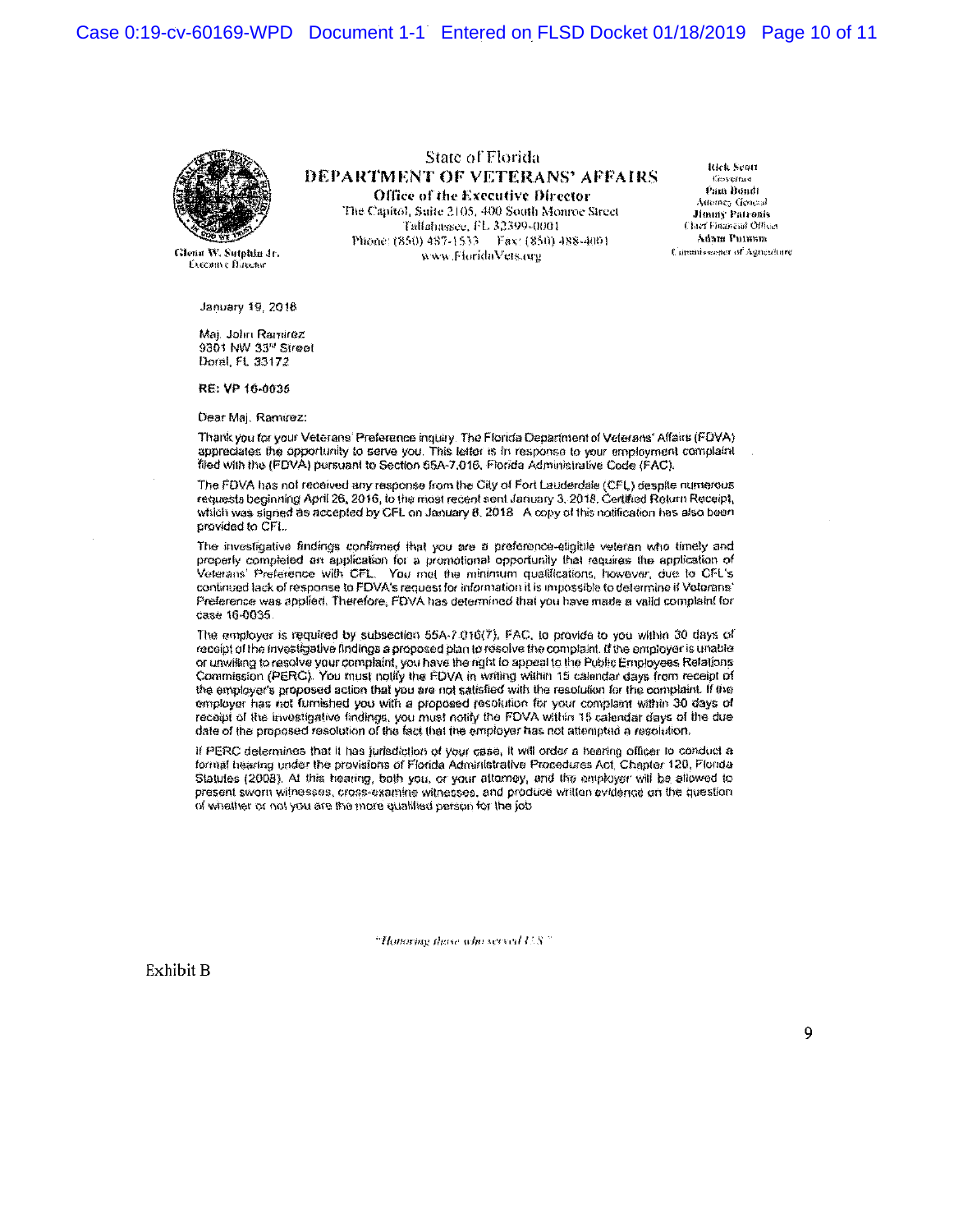If you have questions about the authority or jurisdiction of the PERC, you may call or write to the Commission. The address is:

> Public Employees Relations Commission 4050 Esplanade Way, Suite 180 Tallahassee, PL 32399-0950 (850)488\*8641

Sincerely,

David Marzulio inspector General Florida Department of Veteran Aflairs MarzutloD@fdva.state.fl.us (727) 518-3202 ext. 5570

cc: Averill Dorsett, Director Human Resources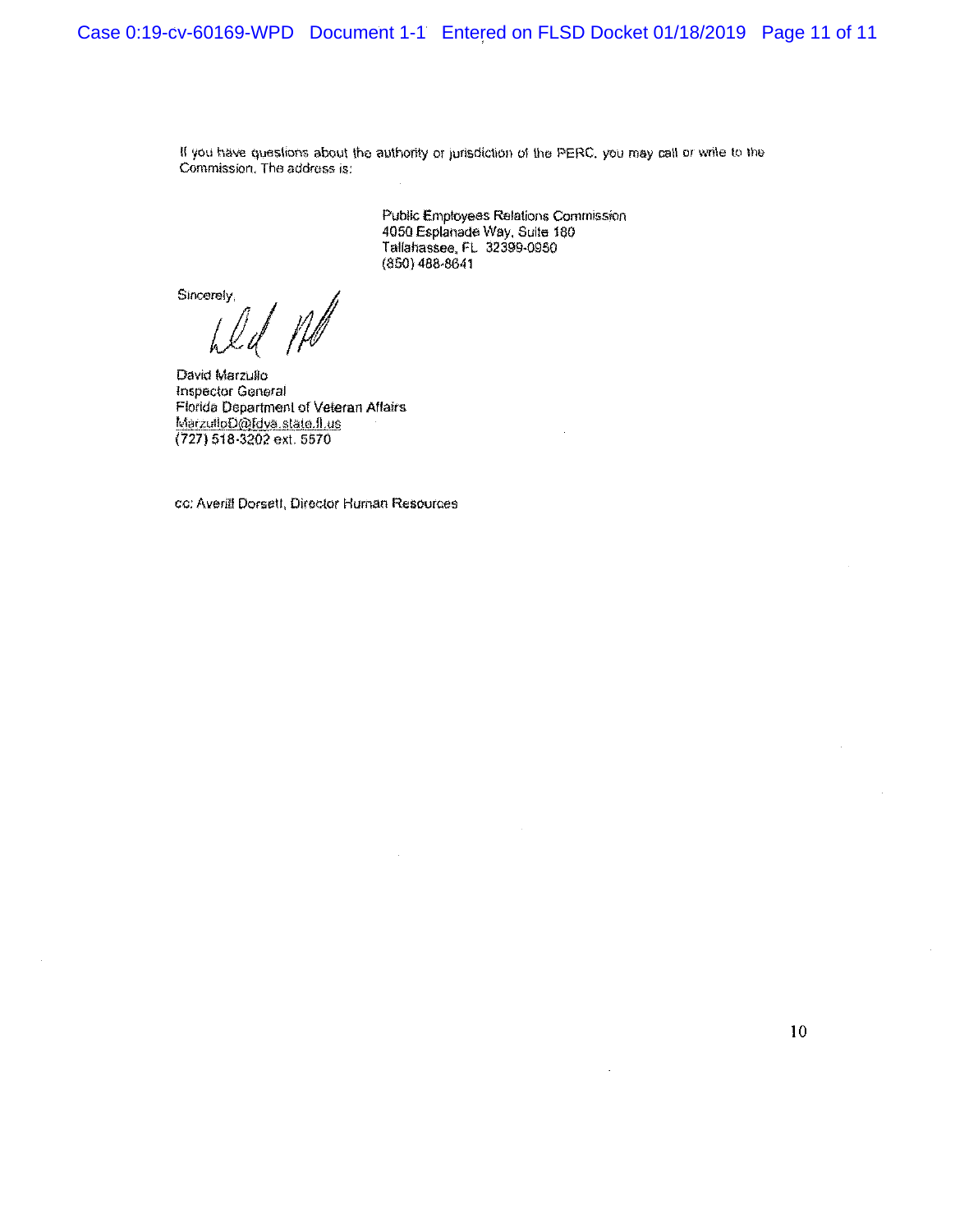$\mathcal{L}^{\text{max}}_{\text{max}}$  and  $\mathcal{L}^{\text{max}}_{\text{max}}$ 

 $\sim 10^{-12}$ 

 $\sim 10$ 

# **EXHIBIT B**

 $\mathcal{L}^{\mathcal{L}}(\mathcal{L}^{\mathcal{L}})$  and  $\mathcal{L}^{\mathcal{L}}(\mathcal{L}^{\mathcal{L}})$  . In the  $\mathcal{L}^{\mathcal{L}}(\mathcal{L}^{\mathcal{L}})$ 

 $\mathcal{L}^{\text{max}}_{\text{max}}$  and  $\mathcal{L}^{\text{max}}_{\text{max}}$ 

 $\mathcal{L}^{\text{max}}_{\text{max}}$  , where  $\mathcal{L}^{\text{max}}_{\text{max}}$ 

 $\bar{\mathcal{A}}$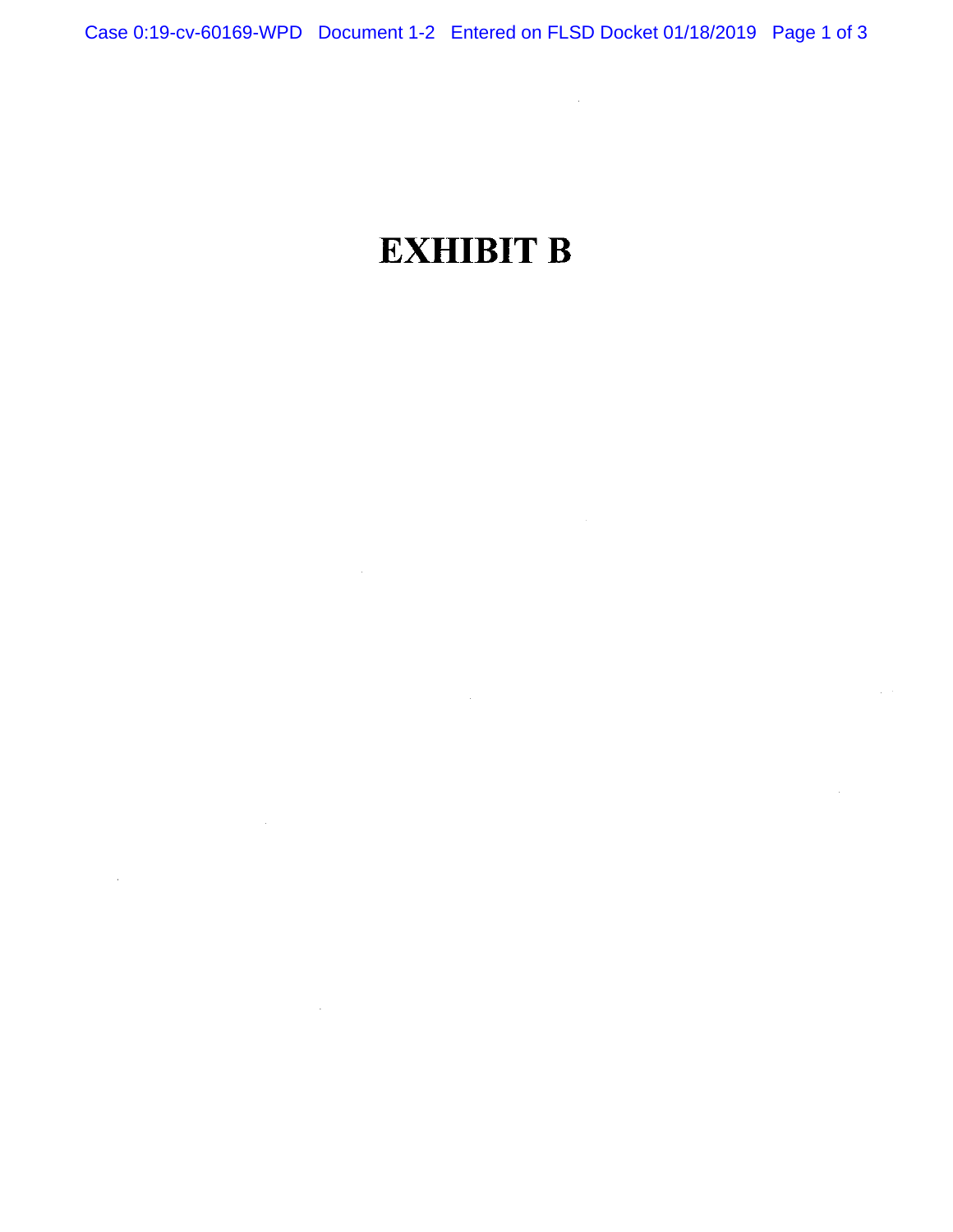## IN THE CIRCUIT COURT OF THE 17TH JUDICIAL CIRCUIT IN AND FOR BROWARD COUNTY, FLORIDA

CASE NO.: 19-000207-CA-02

#### JOHN H. RAMIREZ,

Plaintiff,

v.

#### CITY OF FT. LAUDERDALE FIRE RESCUE,

Defendant.

# **/**

# **CIRCUIT COURT NOTICE OF FILING REMOVAL**

TO: Brenda D. Forman Clerk of Courts Seventeenth Judicial Circuit for Broward County 201 S.E. 6th Street Fort Lauderdale, Florida 33301

Defendant, CITY OF FORT LAUDERDALE,<sup>1</sup> by and through its counsel, Law Offices of

Carmen Rodriguez, P.A., and pursuant to 28 U.S.C. §1446(d), file herewith a copy of Defendant's

Notice of Removal of this matter from the Circuit Court of the Seventeenth Judicial Circuit, in and

for Broward County, Florida, to the United States District Court for the Southern District of Florida.

Dated: January 18, 2019

<sup>&#</sup>x27;Plaintiff misidentified Defendant as "City of Ft. Lauderdale Fire Rescue" in his initial Complaint filed with the Court. The correct municipal corporation in this matter is City of Fort Lauderdale. Fire Rescue is a department within the City of Fort Lauderdale.